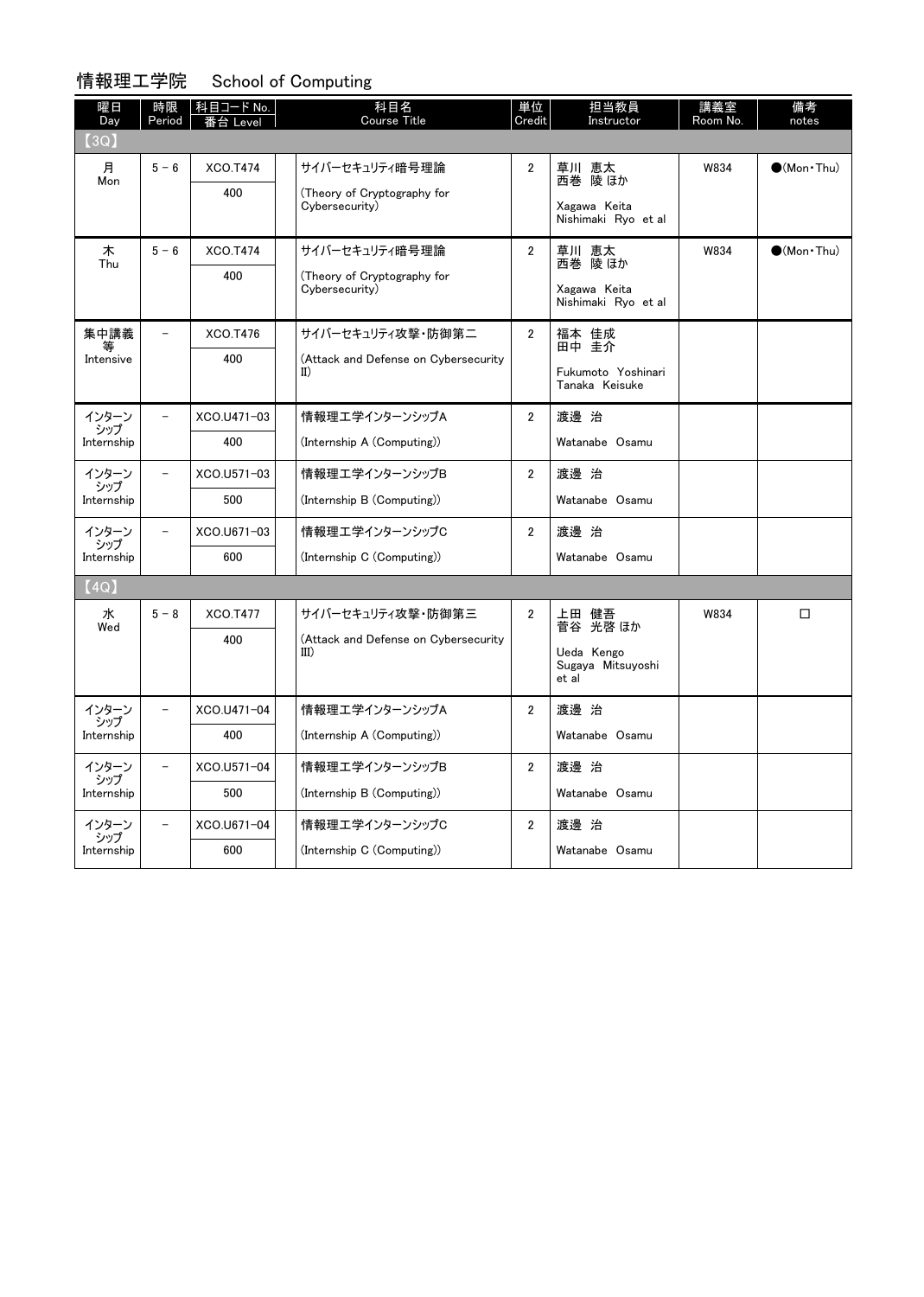## 数理・計算科学コース Graduate major in Mathematical and Computing Science

| 曜日<br>Day      | 時限<br>Period | 科目コード No.<br>Level |         | 科目名<br><b>Course Title</b>                                                          | 単位<br>Credit   | 担当教員<br>Instructor                          | 講義室<br>Room No. | 備考<br>notes              |
|----------------|--------------|--------------------|---------|-------------------------------------------------------------------------------------|----------------|---------------------------------------------|-----------------|--------------------------|
| $(3 \sim 4Q)$  |              |                    |         |                                                                                     |                |                                             |                 |                          |
| 水<br>Wed       | $5 - 8$      | <b>MCS.U682</b>    | $\star$ | Forum on Mathematical and<br><b>Computing Science F3</b>                            | $\mathbf{1}$   | 福田 光浩<br>青谷 知幸 ほか                           | W833, J234      | $\Box$<br>$O(3 \sim 4Q)$ |
|                |              | 600                |         | (数理・計算科学フォーラムF3)                                                                    |                | Fukuda Mituhiro<br>Aotani Tomoyuki et<br>al |                 |                          |
| 集中講義           |              | <b>MCS.T414</b>    |         | 数理·計算科学特論A                                                                          | $\overline{2}$ | ※ 石崎 文雄                                     |                 | $O(3 \sim 4Q)$           |
| 等<br>Intensive |              | 400                |         | (Topics on Mathematical and<br>Computing Science A)                                 |                | X Ishizaki Fumio                            |                 |                          |
| 集中講義           |              | <b>MCS.T415</b>    |         | 数理·計算科学特論B                                                                          | $\overline{2}$ | 鈴木 政尋                                       |                 | $O(3 \sim 4Q)$           |
| Intensive      |              | 400                |         | (Topics on Mathematical and<br>Computing Science B)                                 |                | Suzuki Masahiro                             |                 |                          |
| 講究等<br>Seminar |              | <b>MCS.U482</b>    |         | 数理·計算科学特別演習·実験第二                                                                    | $\mathbf{1}$   | 指導教員                                        |                 | $O(3 \sim 4Q)$           |
|                |              | 400                |         | (Advanced Exercises and Experiments<br>in Mathematical and Computing<br>Science II) |                | Academic Supervisor                         |                 |                          |
| 講究等<br>Seminar |              | <b>MCS.Z492</b>    |         | 数理·計算科学講究F1                                                                         | $\overline{2}$ | 指導教員                                        |                 | $O(3 \sim 4Q)$           |
|                |              | 400                |         | (Seminar on Mathematical and<br>Computing Science F1)                               |                | Academic Supervisor                         |                 |                          |
| 講究等<br>Seminar |              | <b>MCS.Z592</b>    |         | 数理·計算科学講究F2                                                                         | $\overline{2}$ | 指導教員                                        |                 | $O(3 \sim 4Q)$           |
|                |              | 500                |         | (Seminar on Mathematical and<br>Computing Science F2)                               |                | Academic Supervisor                         |                 |                          |
| 講究等<br>Seminar |              | <b>MCS.Z692</b>    |         | 数理·計算科学講究F3                                                                         | $\overline{2}$ | 指導教員                                        |                 | $O(3 \sim 4Q)$           |
|                |              | 600                |         | (Seminar on Mathematical and<br>Computing Science F3)                               |                | Academic Supervisor                         |                 |                          |
| 講究等<br>Seminar |              | <b>MCS.Z694</b>    |         | 数理·計算科学講究F4                                                                         | $\overline{2}$ | 指導教員                                        |                 | $O(3 \sim 4Q)$           |
|                |              | 600                |         | (Seminar on Mathematical and<br>Computing Science F4)                               |                | Academic Supervisor                         |                 |                          |
| 講究等<br>Seminar |              | <b>MCS.Z696</b>    |         | 数理·計算科学講究F5                                                                         | $\mathbf{2}$   | 指導教員                                        |                 | $O(3 \sim 4Q)$           |
|                |              | 600                |         | (Seminar on Mathematical and<br>Computing Science F5)                               |                | Academic Supervisor                         |                 |                          |
| [3Q]           |              |                    |         |                                                                                     |                |                                             |                 |                          |
| 月<br>Mon       | $1 - 2$      | <b>MCS.T403</b>    | $\star$ | Statistical Learning Theory                                                         | $\overline{2}$ | 渡邊 澄夫<br>樺島 祥介ほか                            | G511            | $\bullet$ (Mon Thu)      |
|                |              | 400                |         | (統計的学習理論)                                                                           |                | Watanabe Sumio                              |                 |                          |
|                |              |                    |         |                                                                                     |                | Kabashima Yoshiyuki<br>et al                |                 |                          |
| 月              | $1 - 2$      | <b>MCS.T502</b>    | $\star$ | <b>Functional Programming</b>                                                       | $\overline{2}$ | 脇田 建<br>増原 英彦                               | W611            | $\bigcirc$ (Mon · Thu)   |
| Mon            |              | 500                |         | (関数型プログラミング)                                                                        |                | Wakita Ken                                  |                 |                          |
|                |              |                    |         |                                                                                     |                | Masuhara Hidehiko                           |                 |                          |
| 月<br>Mon       | $3 - 4$      | <b>MCS.T508</b>    | $\star$ | Theory of Cryptography                                                              | $\overline{2}$ | 田中 圭介<br>渡邊 治                               | W832            | $\bullet$ (Mon · Thu)    |
|                |              | 500                |         | (暗号理論)                                                                              |                | Tanaka Keisuke                              |                 |                          |
|                |              |                    |         |                                                                                     |                | Watanabe Osamu                              |                 |                          |
| 月<br>Mon       | $7 - 8$      | <b>MCS.T411</b>    | $\star$ | Computational Complexity Theory                                                     | $\overline{2}$ | 渡邊 治<br>伊東 利哉                               | W832            | $\bullet$ (Mon·Thu)      |
|                |              | 400                |         | (計算量理論)                                                                             |                | Watanabe Osamu<br>Ito Toshiya               |                 |                          |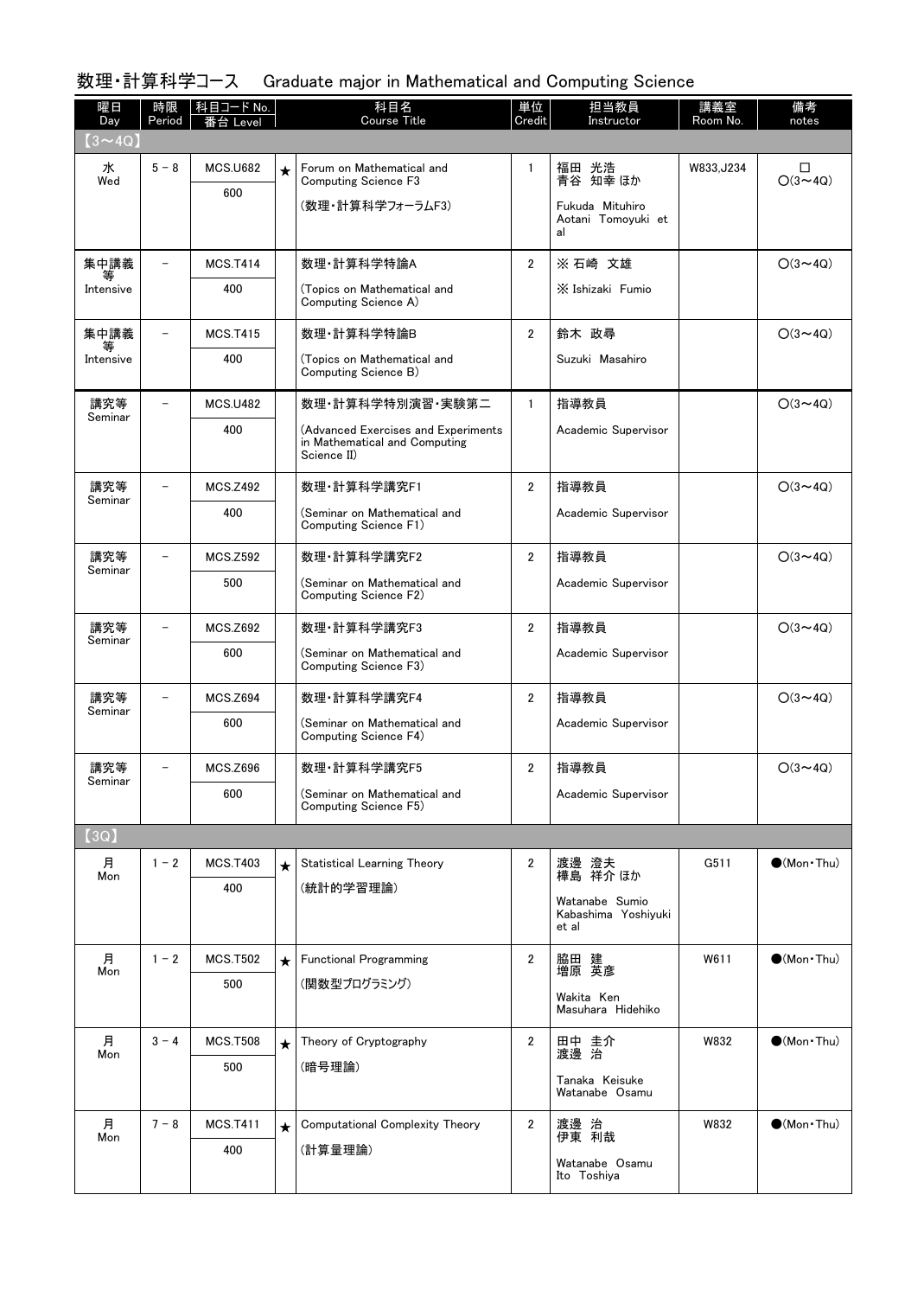## 数理・計算科学コース Graduate major in Mathematical and Computing Science

| 曜日<br>Day    | 時限<br>Period             | 科目コード No.<br>番台 Level |         | 科目名<br>Course Title                                  | 単位<br>Credit   | 担当教員<br>Instructor                             | 講義室<br>Room No. | 備考<br>notes                 |
|--------------|--------------------------|-----------------------|---------|------------------------------------------------------|----------------|------------------------------------------------|-----------------|-----------------------------|
| (3Q)         |                          |                       |         |                                                      |                |                                                |                 |                             |
| 火<br>Tue     | $3 - 4$                  | <b>MCS.T407</b>       |         | 大規模計算論                                               | 2              | 松岡 聡<br>遠藤 敏夫                                  | H114            | $\bigcirc$ (Tue•Fri)        |
|              |                          | 400                   |         | (High Performance Computing)                         |                | Matsuoka Satoshi<br>Endo Toshio                |                 |                             |
|              |                          |                       |         |                                                      |                |                                                |                 |                             |
| 火<br>Tue     | $3 - 4$                  | <b>MCS.T505</b>       |         | 離散·代数·幾何構造第二                                         | $\overline{2}$ | 小島 定吉<br>寺嶋 郁二                                 | W832            | $\bigcirc$ (Tue·Fri)        |
|              |                          | 500                   |         | (Discrete, Algebraic and Geometric<br>Structures II) |                | Kojima Sadayoshi<br>Terashima Yuji             |                 |                             |
| 火            | $5 - 6$                  | <b>MCS.T402</b>       | $\star$ | Mathematical Optimization: Theory                    | $\overline{2}$ | 福田 光浩<br>山下 真                                  | W331            | $\bigcirc$ (Tue · Fri)      |
| Tue          |                          | 400                   |         | and Algorithms<br>(数理最適化理論)                          |                | Fukuda Mituhiro                                |                 |                             |
|              |                          |                       |         |                                                      |                | Yamashita Makoto                               |                 |                             |
| 木            | $1 - 2$                  | <b>MCS.T403</b>       | $\star$ | <b>Statistical Learning Theory</b>                   | $\overline{2}$ | 渡邊 澄夫<br>樺島 祥介ほか                               | G511            | $\bigcirc$ (Mon · Thu)      |
| Thu          |                          | 400                   |         | (統計的学習理論)                                            |                |                                                |                 |                             |
|              |                          |                       |         |                                                      |                | Watanabe Sumio<br>Kabashima Yoshiyuki<br>et al |                 |                             |
| 木<br>Thu     | $1 - 2$                  | <b>MCS.T502</b>       | $\star$ | <b>Functional Programming</b>                        | 2              | 脇田 建<br>増原 英彦                                  | W611            | $\bigcirc$ (Mon · Thu)      |
|              |                          | 500                   |         | (関数型プログラミング)                                         |                | Wakita Ken                                     |                 |                             |
|              |                          |                       |         |                                                      |                | Masuhara Hidehiko                              |                 |                             |
| 木<br>Thu     | $3 - 4$                  | <b>MCS.T508</b>       | $\star$ | Theory of Cryptography                               | 2              | 田中 圭介<br>渡邊 治                                  | W832            | $\bullet$ (Mon $\cdot$ Thu) |
|              |                          | 500                   |         | (暗号理論)                                               |                | Tanaka Keisuke                                 |                 |                             |
|              |                          |                       |         |                                                      |                | Watanabe Osamu                                 |                 |                             |
| 木<br>Thu     | $7 - 8$                  | <b>MCS.T411</b>       | $\star$ | Computational Complexity Theory                      | 2              | 渡邊 治<br>伊東 利哉                                  | W832            | $\bigcirc$ (Mon · Thu)      |
|              |                          | 400                   |         | (計算量理論)                                              |                | Watanabe Osamu                                 |                 |                             |
|              |                          |                       |         |                                                      |                | Ito Toshiya                                    |                 |                             |
| 金<br>Fri     | $3 - 4$                  | <b>MCS.T407</b>       |         | 大規模計算論                                               | 2              | 松岡 聡<br>遠藤 敏夫                                  | H114            | $\bigcirc$ (Tue · Fri)      |
|              |                          | 400                   |         | (High Performance Computing)                         |                | Matsuoka Satoshi                               |                 |                             |
|              |                          |                       |         |                                                      |                | Endo Toshio                                    |                 |                             |
| 金<br>Fri     | $3 - 4$                  | <b>MCS.T505</b>       |         | 離散·代数·幾何構造第二                                         | $\overline{2}$ | 小島 定吉<br>寺嶋 郁二                                 | W832            | $\bigcirc$ (Tue · Fri)      |
|              |                          | 500                   |         | (Discrete, Algebraic and Geometric<br>Structures II) |                | Koiima Sadavoshi                               |                 |                             |
|              |                          |                       |         |                                                      |                | Terashima Yuji                                 |                 |                             |
| 金<br>Fri     | $5 - 6$                  | <b>MCS.T402</b>       | $\star$ | Mathematical Optimization: Theory<br>and Algorithms  | $\overline{2}$ | 福田 光浩<br>山下 真                                  | W331            | $\bigcirc$ (Tue · Fri)      |
|              |                          | 400                   |         | (数理最適化理論)                                            |                | Fukuda Mituhiro                                |                 |                             |
|              |                          |                       |         |                                                      |                | Yamashita Makoto                               |                 |                             |
| インターン<br>シップ | $\overline{\phantom{0}}$ | XCO.U471-03           |         | 情報理エ学インターンシップA                                       | $\overline{2}$ | 渡邊 治                                           |                 |                             |
| Internship   |                          | 400                   |         | (Internship A (Computing))                           |                | Watanabe Osamu                                 |                 |                             |
| インターン<br>シップ | $\overline{\phantom{0}}$ | XCO.U571-03           |         | 情報理エ学インターンシップB                                       | $\overline{2}$ | 渡邊 治                                           |                 |                             |
| Internship   |                          | 500                   |         | (Internship B (Computing))                           |                | Watanabe Osamu                                 |                 |                             |
| インターン<br>シップ | $\overline{\phantom{0}}$ | XCO.U671-03           |         | 情報理エ学インターンシップC                                       | $\mathbf{2}$   | 渡邊 治                                           |                 |                             |
| Internship   |                          | 600                   |         | (Internship C (Computing))                           |                | Watanabe Osamu                                 |                 |                             |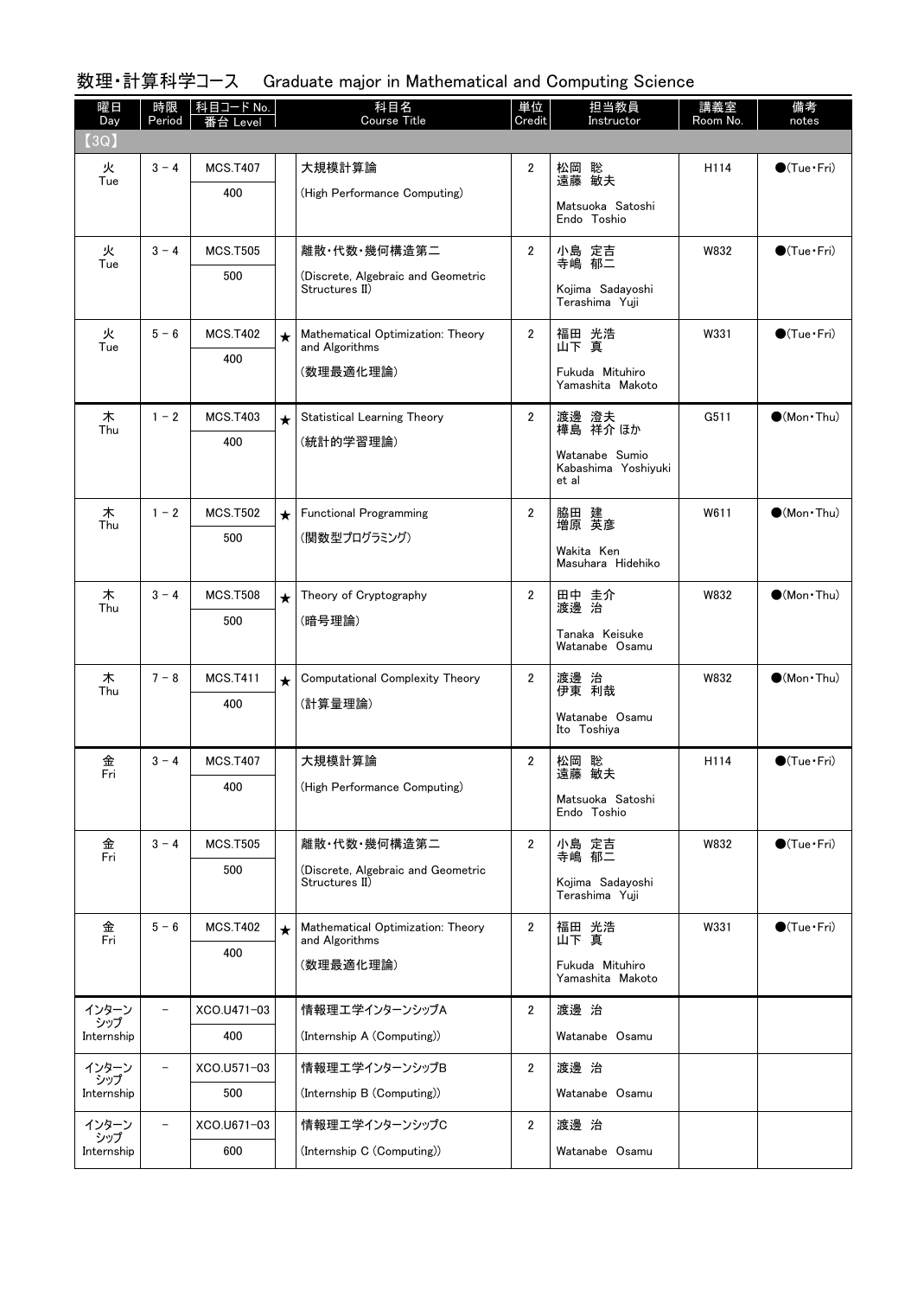#### 数理・計算科学コース Graduate major in Mathematical and Computing Science

| 曜日<br>Day                  | 時限<br>Period             | 科目コード No.<br>番台 Level  |         | 科目名<br>Course Title                                      | 単位<br>Credit   | 担当教員<br>Instructor                                                 | 講義室<br>Room No. | 備考<br>notes            |
|----------------------------|--------------------------|------------------------|---------|----------------------------------------------------------|----------------|--------------------------------------------------------------------|-----------------|------------------------|
| (4Q)                       |                          |                        |         |                                                          |                |                                                                    |                 |                        |
| 月<br>Mon                   | $5 - 6$                  | <b>MCS.T409</b><br>400 |         | 応用関数解析<br>(Applied Functional Analysis)                  | 2              | 三浦 英之<br>西畑 伸也<br>Miura Hideyuki<br>Nishibata Shinya               | W831            | $\bigcirc$ (Mon · Thu) |
| 火<br>Tue                   | $1 - 2$                  | <b>CSC.T442</b><br>400 |         | インターネット応用特論<br>(Internet Applications)                   | $\overline{2}$ | 太田 昌孝<br>Ohta Masataka                                             | H114            | $\bigcirc$ (Tue · Fri) |
| 火<br>Tue                   | $3 - 4$                  | <b>MCS.T410</b><br>400 | $\star$ | <b>Applied Probability</b><br>(応用確率論)                    | $\overline{2}$ | 三好 直人<br>中野 張<br>Miyoshi Naoto<br>Nakano Yumiharu                  | W832            | $\bigcirc$ (Tue•Fri)   |
| 火<br>Tue                   | $5 - 6$                  | <b>MCS.T506</b><br>500 |         | 計算機支援数理<br>(Mathematical Models and Computer<br>Science) | $\overline{2}$ | 山下 真<br>笹島 和幸 ほか<br>Yamashita Makoto<br>Sasajima Kazuyuki<br>et al | W832            | $\bigcirc$ (Tue · Fri) |
| 木<br>Thu                   | $5 - 6$                  | <b>MCS.T409</b><br>400 |         | 応用関数解析<br>(Applied Functional Analysis)                  | $\overline{2}$ | 三浦 英之<br>西畑 伸也<br>Miura Hidevuki<br>Nishibata Shinya               | W831            | $(Mon\cdot Thu)$       |
| 金<br>Fri                   | $1 - 2$                  | <b>CSC.T442</b><br>400 |         | インターネット応用特論<br>(Internet Applications)                   | $\overline{2}$ | 太田 昌孝<br>Ohta Masataka                                             | H114            | $\bigcirc$ (Tue · Fri) |
| 金<br>Fri                   | $3 - 4$                  | <b>MCS.T410</b><br>400 | $\star$ | <b>Applied Probability</b><br>(応用確率論)                    | 2              | 三好 直人<br>中野 張<br>Miyoshi Naoto<br>Nakano Yumiharu                  | W832            | $\bigcirc$ (Tue · Fri) |
| 金<br>Fri                   | $5 - 6$                  | <b>MCS.T506</b><br>500 |         | 計算機支援数理<br>(Mathematical Models and Computer<br>Science) | $\overline{2}$ | 山下 真<br>笹島 和幸 ほか<br>Yamashita Makoto<br>Sasajima Kazuyuki<br>et al | W832            | $\bigcirc$ (Tue · Fri) |
| インターン<br>シップ<br>Internship | $\overline{\phantom{0}}$ | XCO.U471-04<br>400     |         | 情報理工学インターンシップA<br>(Internship A (Computing))             | $\overline{2}$ | 渡邊 治<br>Watanabe Osamu                                             |                 |                        |
| インターン<br>シップ<br>Internship | $\overline{\phantom{0}}$ | XCO.U571-04<br>500     |         | 情報理工学インターンシップB<br>(Internship B (Computing))             | $\overline{2}$ | 渡邊 治<br>Watanabe Osamu                                             |                 |                        |
| インターン<br>シップ<br>Internship | $\overline{\phantom{0}}$ | XCO.U671-04<br>600     |         | 情報理エ学インターンシップC<br>(Internship C (Computing))             | $\mathbf{2}$   | 渡邊 治<br>Watanabe Osamu                                             |                 |                        |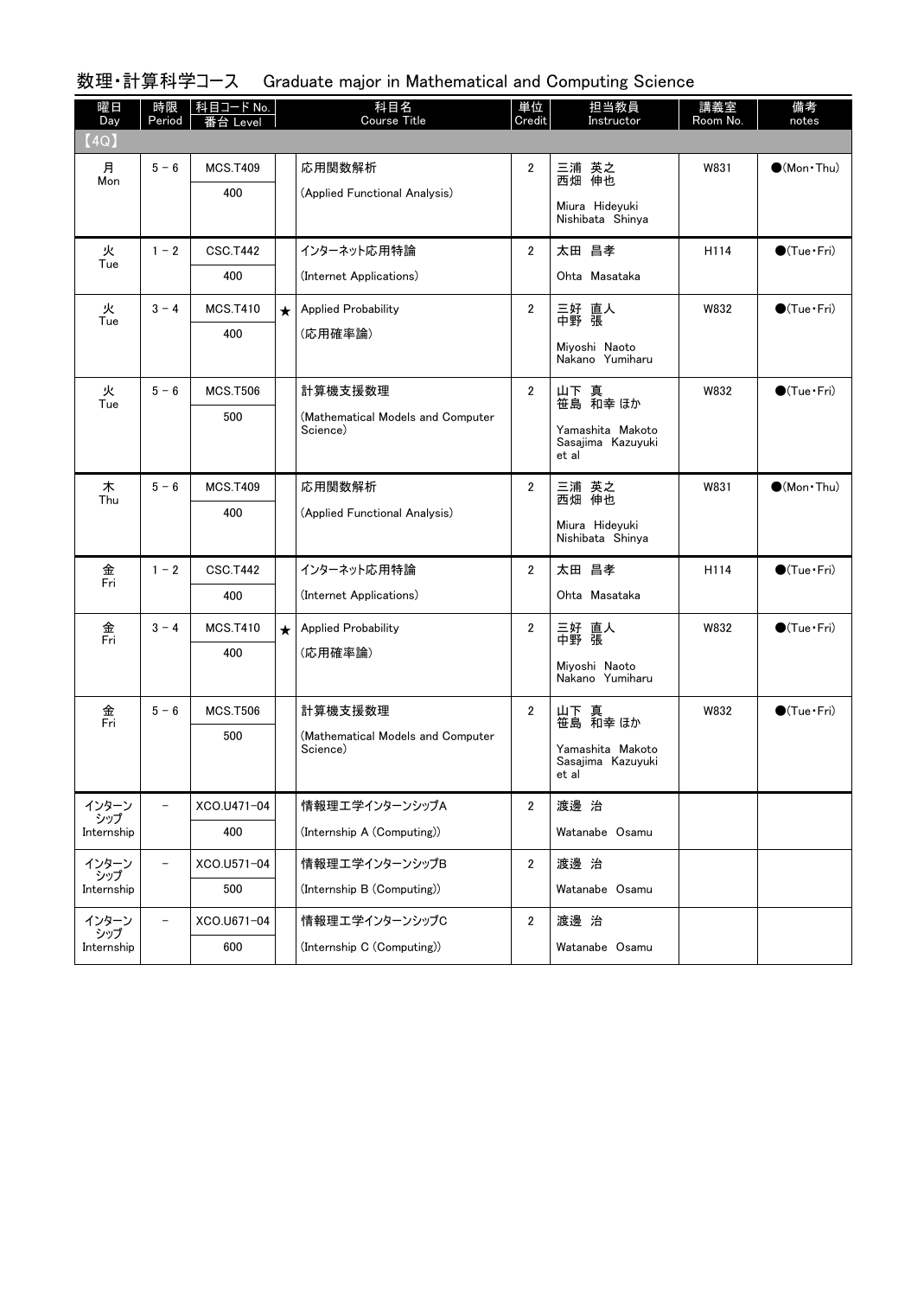# 情報工学コース Graduate major in Computer Science

| 曜日<br>Day      | 時限<br>Period | 科目コード No.       |         | 科目名<br><b>Course Title</b>        | 単位<br>Credit   | 担当教員<br>Instructor                           | 講義室<br>Room No. | 備考<br>notes            |
|----------------|--------------|-----------------|---------|-----------------------------------|----------------|----------------------------------------------|-----------------|------------------------|
| $(3 \sim 4Q)$  |              |                 |         |                                   |                |                                              |                 |                        |
| 水<br>Wed       | $5 - 8$      | <b>CSC.U682</b> | $\star$ | Forum on Computer Science F3      | $\mathbf{1}$   | 渡部 卓雄<br>荒堀 喜貴 ほか                            | W631, J233      | □<br>$O(3 \sim 4Q)$    |
|                |              | 600             |         | (情報工学フォーラムF3)                     |                | Watanabe Takuo<br>Arahori Yoshitaka et<br>al |                 |                        |
| 講究等            |              | <b>CSC.U482</b> |         | 情報工学特別演習・実験第二                     | $\mathbf{1}$   | 指導教員                                         |                 | $O(3 \sim 4Q)$         |
| Seminar        |              | 400             |         | (Workshop on Computer Science II) |                | Academic Supervisor                          |                 |                        |
| 講究等<br>Seminar |              | <b>CSC.Z492</b> |         | 情報工学講究F1                          | 2              | 指導教員                                         |                 | $O(3 \sim 4Q)$         |
|                |              | 400             |         | (Seminar on Computer Science F1)  |                | Academic Supervisor                          |                 |                        |
| 講究等<br>Seminar |              | CSC.Z592        |         | 情報工学講究F2                          | $\overline{2}$ | 指導教員                                         |                 | $O(3 \sim 4Q)$         |
|                |              | 500             |         | (Seminar on Computer Science F2)  |                | Academic Supervisor                          |                 |                        |
| 講究等<br>Seminar |              | CSC.Z692        |         | 情報工学講究F3                          | $\overline{2}$ | 指導教員                                         |                 | $O(3 \sim 4Q)$         |
|                |              | 600             |         | (Seminar on Computer Science F3)  |                | Academic Supervisor                          |                 |                        |
| 講究等<br>Seminar |              | <b>CSC.Z694</b> |         | 情報工学講究F4                          | $\overline{2}$ | 指導教員                                         |                 | $O(3 \sim 4Q)$         |
|                |              | 600             |         | (Seminar on Computer Science F4)  |                | Academic Supervisor                          |                 |                        |
| 講究等<br>Seminar |              | CSC.Z696        |         | 情報工学講究F5                          | $\overline{2}$ | 指導教員                                         |                 | $O(3 \sim 4Q)$         |
|                |              | 600             |         | (Seminar on Computer Science F5)  |                | Academic Supervisor                          |                 |                        |
| (3Q)           |              |                 |         |                                   |                |                                              |                 |                        |
| 月<br>Mon       | $1 - 2$      | CSC.T431        | $\star$ | Advanced System Software          | $\overline{2}$ | 渡部 卓雄<br>権藤 克彦                               | W832            | $\bigcirc$ (Mon · Thu) |
|                |              | 400             |         | (先端システムソフトウェア)                    |                | Watanabe Takuo<br>Gondow Katsuhiko           |                 |                        |
| 月              | $1 - 2$      | <b>MCS.T502</b> | $\star$ | <b>Functional Programming</b>     | $\overline{2}$ | 脇田 建<br>増原 英彦                                | W611            | $\bigcirc$ (Mon Thu)   |
| Mon            |              | 500             |         | (関数型プログラミング)                      |                | Wakita Ken                                   |                 |                        |
|                |              |                 |         |                                   |                | Masuhara Hidehiko                            |                 |                        |
| 月<br>Mon       | $3 - 4$      | <b>CSC.T524</b> | $\star$ | Dependable Computing              | 2              | 金子 晴彦<br>渡部 卓雄                               | W834            | $\bullet$ (Mon · Thu)  |
|                |              | 500             |         | (ディペンダブルコンピューティング)                |                | Kaneko Haruhiko                              |                 |                        |
|                |              |                 |         |                                   |                | Watanabe Takuo                               |                 |                        |
| 月<br>Mon       | $7 - 8$      | <b>ART.T460</b> | $\star$ | Speech Information Processing     | 2              | 篠田 浩一                                        | W831, G111      | $\bigcirc$ (Mon · Thu) |
|                |              | 400             |         | (音声情報処理)                          |                | Shinoda Koichi                               |                 |                        |
| 火<br>Tue       | $1 - 2$      | <b>ART.T459</b> |         | 自然言語処理                            | 2              | 德永 健伸<br>藤井 敦                                | W832            | $\bigcirc$ (Tue · Fri) |
|                |              | 400             |         | (Natural Language Processing)     |                | Tokunaga Takenobu                            |                 |                        |
|                |              |                 |         |                                   |                | Fujii Atsushi                                |                 |                        |
| 火<br>Tue       | $1 - 2$      | <b>CSC.T525</b> |         | 先端情報セキュリティ                        | 2              | ※ 渡邊 裕治<br>※ 宗藤 誠治 ほか                        | W833            | $\bigcirc$ (Tue · Fri) |
|                |              | 500             |         | (Advanced Information Security)   |                | X Watanabe Yuji<br>X Munetou Seiji et<br>al  |                 |                        |
| 火              | $3 - 4$      | <b>MCS.T407</b> |         | 大規模計算論                            | $\overline{2}$ | 松岡 聡<br>遠藤 敏夫                                | H114            | $\bigcirc$ (Tue · Fri) |
| Tue            |              | 400             |         | (High Performance Computing)      |                | Matsuoka Satoshi<br>Endo Toshio              |                 |                        |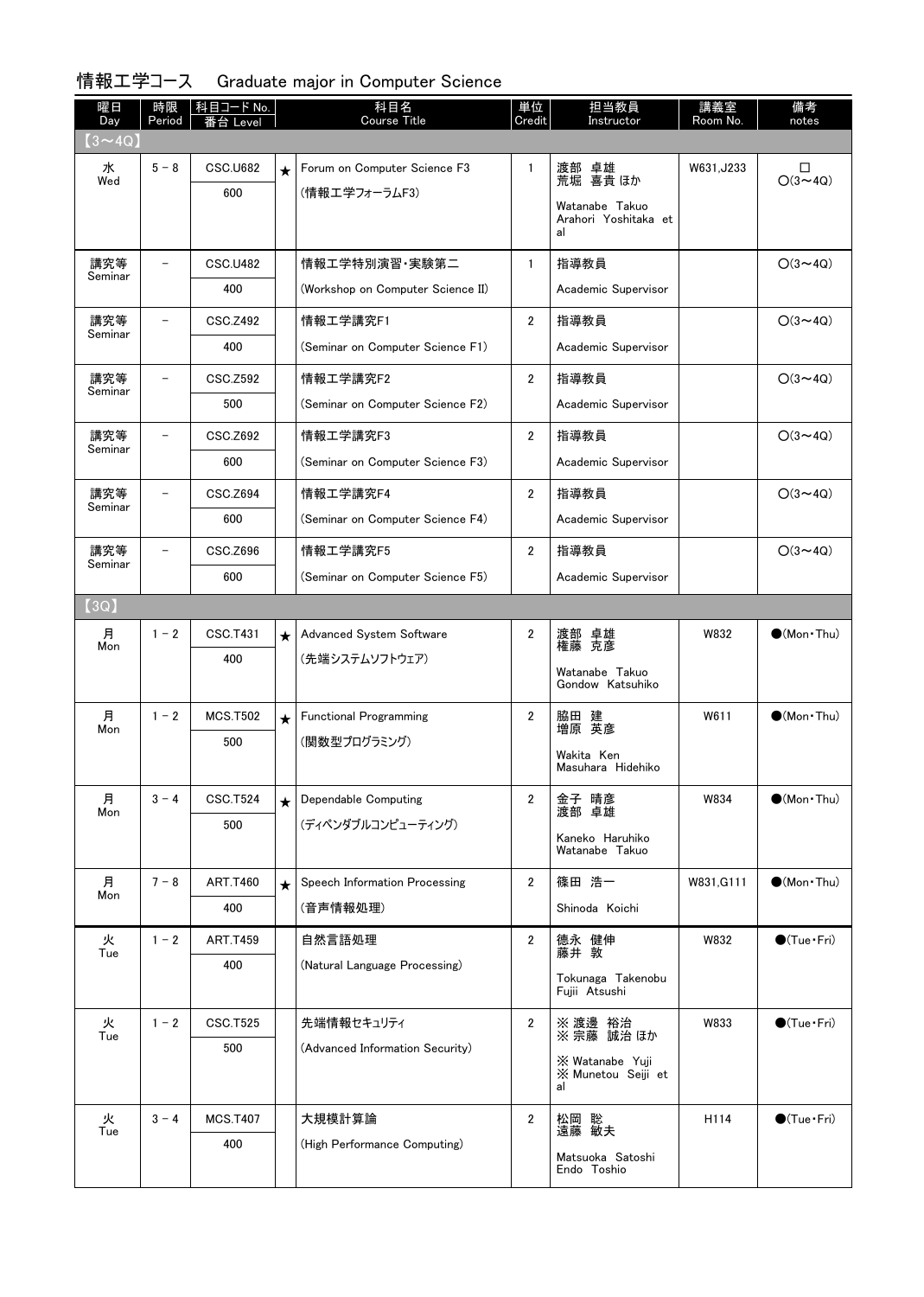# 情報工学コース Graduate major in Computer Science

| 曜日<br>Day         | 時限<br>Period             | │科目コード No. │<br>钅台 Level |         | 科目名<br><b>Course Title</b>                  | 単位<br>Credit   | 担当教員<br>Instructor              | 講義室<br>Room No.  | 備考<br>notes                  |
|-------------------|--------------------------|--------------------------|---------|---------------------------------------------|----------------|---------------------------------|------------------|------------------------------|
| (3Q)              |                          |                          |         |                                             |                |                                 |                  |                              |
| 水                 | $5 - 8$                  | <b>CSC.T432</b>          |         | システム開発プロジェクト応用第一                            | $\overline{2}$ | 権藤 克彦<br>森本 千佳子ほか               | W371             | □                            |
| Wed               |                          | 400                      |         | (System Development Studio:<br>Advanced I)  |                | Gondow Katsuhiko                |                  |                              |
|                   |                          |                          |         |                                             |                | Morimoto Chikako et<br>al       |                  |                              |
| 木<br>Thu          | $1 - 2$                  | <b>CSC.T431</b>          | $\star$ | Advanced System Software                    | $\overline{2}$ | 渡部 卓雄<br>権藤 克彦                  | W832             | $\bigcirc$ (Mon · Thu)       |
|                   |                          | 400                      |         | (先端システムソフトウェア)                              |                | Watanabe Takuo                  |                  |                              |
|                   |                          |                          |         |                                             |                | Gondow Katsuhiko                |                  |                              |
| 木<br>Thu          | $1 - 2$                  | <b>MCS.T502</b>          | $\star$ | <b>Functional Programming</b>               | $\overline{2}$ | 脇田 建<br>増原 英彦                   | W611             | $\bullet$ (Mon · Thu)        |
|                   |                          | 500                      |         | (関数型プログラミング)                                |                | Wakita Ken                      |                  |                              |
|                   |                          |                          |         |                                             |                | Masuhara Hidehiko               |                  |                              |
| 木<br>Thu          | $3 - 4$                  | <b>CSC.T524</b>          | $\star$ | Dependable Computing                        | $\overline{2}$ | 金子 晴彦<br>渡部 卓雄                  | W834             | $\bigcirc$ (Mon · Thu)       |
|                   |                          | 500                      |         | (ディペンダブルコンピューティング)                          |                | Kaneko Haruhiko                 |                  |                              |
|                   |                          |                          |         |                                             |                | Watanabe Takuo                  |                  |                              |
| 木<br>Thu          | $7 - 8$                  | <b>ART.T460</b>          | $\star$ | Speech Information Processing               | $\overline{2}$ | 篠田 浩一                           | W831, G111       | $\bigcirc$ (Mon · Thu)       |
|                   |                          | 400                      |         | (音声情報処理)                                    |                | Shinoda Koichi                  |                  |                              |
| 金<br>Fri          | $1 - 2$                  | <b>ART.T459</b>          |         | 自然言語処理                                      | $\overline{2}$ | 德永 健伸<br>藤井 敦                   | W832             | $\bigcirc$ (Tue $\cdot$ Fri) |
|                   |                          | 400                      |         | (Natural Language Processing)               |                | Tokunaga Takenobu               |                  |                              |
|                   |                          |                          |         |                                             |                | Fujii Atsushi                   |                  |                              |
| 金<br>Fri          | $1 - 2$                  | <b>CSC.T525</b>          |         | 先端情報セキュリティ                                  | $\overline{2}$ | ※ 渡邊 裕治<br>※ 宗藤 誠治 ほか           | W833             | $\bigcirc$ (Tue $\cdot$ Fri) |
|                   |                          | 500                      |         | (Advanced Information Security)             |                | X Watanabe Yuji                 |                  |                              |
|                   |                          |                          |         |                                             |                | X Munetou Seiji et<br>al        |                  |                              |
| 金                 | $3 - 4$                  | <b>MCS.T407</b>          |         | 大規模計算論                                      | $\overline{2}$ | 松岡 聡<br>遠藤 敏夫                   | H114             | $\bigcirc$ (Tue $\cdot$ Fri) |
| Fri               |                          | 400                      |         | (High Performance Computing)                |                |                                 |                  |                              |
|                   |                          |                          |         |                                             |                | Matsuoka Satoshi<br>Endo Toshio |                  |                              |
| インターン             |                          | XCO.U471-03              |         | 情報理工学インターンシップA                              | $\overline{2}$ | 渡邊 治                            |                  |                              |
| シップ<br>Internship |                          | 400                      |         | (Internship A (Computing))                  |                | Watanabe Osamu                  |                  |                              |
| インターン             |                          | XCO.U571-03              |         | 情報理エ学インターンシップB                              | $\overline{2}$ | 渡邊 治                            |                  |                              |
| シップ<br>Internship |                          | 500                      |         | (Internship B (Computing))                  |                | Watanabe Osamu                  |                  |                              |
| インターン             | $\overline{\phantom{0}}$ | XCO.U671-03              |         | 情報理エ学インターンシップC                              | $\overline{2}$ | 渡邊 治                            |                  |                              |
| シップ<br>Internship |                          | 600                      |         | (Internship C (Computing))                  |                | Watanabe Osamu                  |                  |                              |
| [4Q]              |                          |                          |         |                                             |                |                                 |                  |                              |
| 月                 | $1 - 2$                  | <b>ART.T464</b>          |         | 情報の組織化と検索                                   | $\mathbf{2}$   | 藤井 敦                            | W833, G311       | $\bullet$ (Mon · Thu)        |
| Mon               |                          | 400                      |         | (Information Organization and<br>Retrieval) |                | 德永 健伸<br>Fujii Atsushi          | G <sub>115</sub> |                              |
|                   |                          |                          |         |                                             |                | Tokunaga Takenobu               |                  |                              |
| 月<br>Mon          | $3 - 4$                  | <b>ART.T462</b>          |         | 複雑ネットワーク                                    | $\overline{2}$ | 高安 美佐子<br>村田 剛志 ほか              | G311, W833       | $\bigcirc$ (Mon · Thu)       |
|                   |                          | 400                      |         | (Complex Networks)                          |                | Takayasu Misako                 | G115             |                              |
|                   |                          |                          |         |                                             |                | Murata Tsuyoshi et<br>al        |                  |                              |
|                   |                          |                          |         |                                             |                |                                 |                  |                              |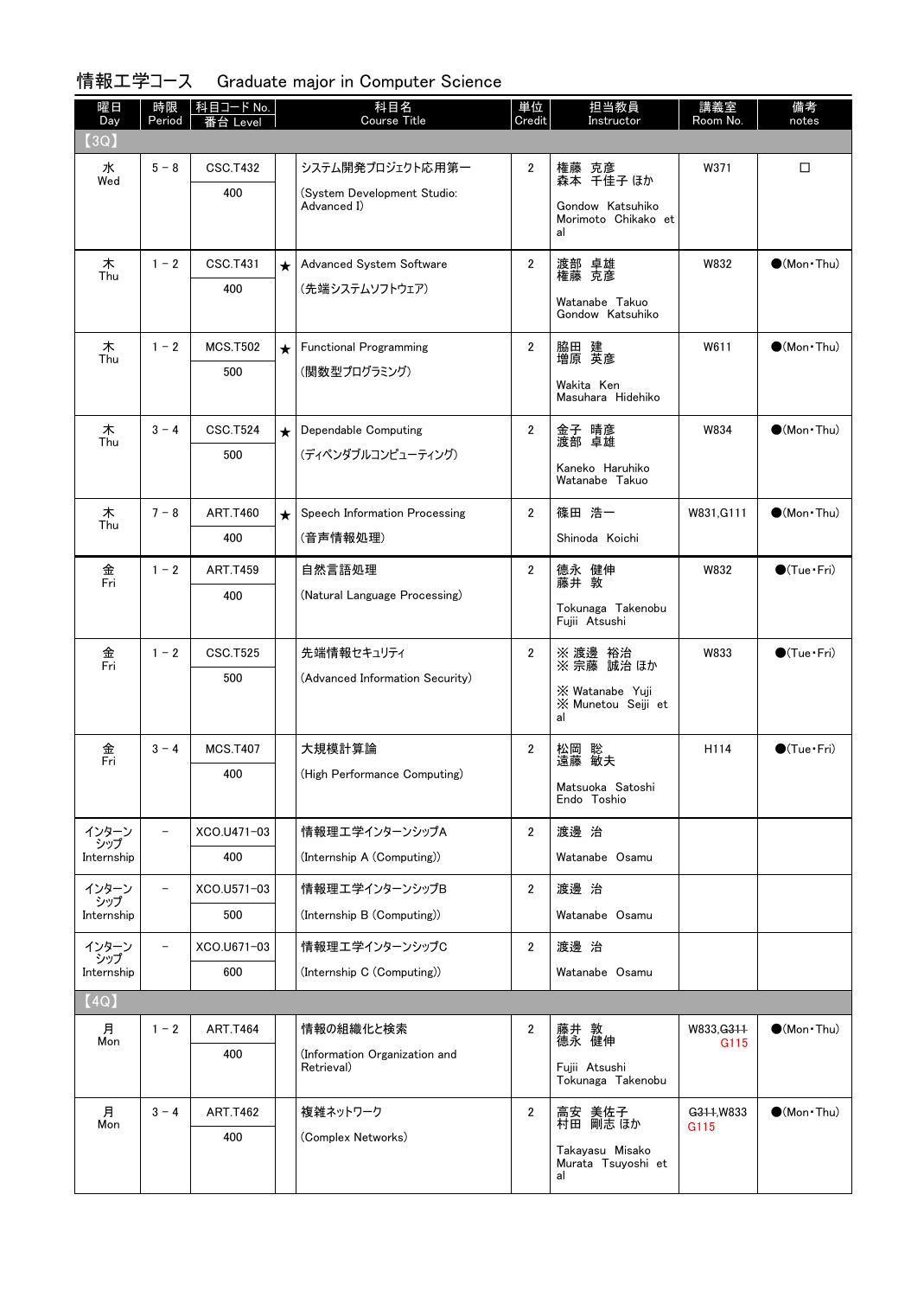|  | 情報工学コース Graduate major in Computer Science |  |  |  |  |
|--|--------------------------------------------|--|--|--|--|
|--|--------------------------------------------|--|--|--|--|

| 曜日<br>Day | 時限<br>Period | 科目コード No.<br>番台 Level | 科目名<br>Course Title                         | 単位<br>Credit   | 担当教員<br>Instructor                          | 講義室<br>Room No.    | 備考<br>notes            |
|-----------|--------------|-----------------------|---------------------------------------------|----------------|---------------------------------------------|--------------------|------------------------|
| (4Q)      |              |                       |                                             |                |                                             |                    |                        |
| 月<br>Mon  | $5 - 6$      | <b>CSC.T433</b>       | 先端コンピュータアーキテクチャ                             | $\overline{2}$ | 吉瀬 謙二<br>宮﨑 純                               | W371               | $\bullet$ (Mon · Thu)  |
|           |              | 400                   | (Advanced Computer Architecture)            |                | Kise Kenji                                  |                    |                        |
|           |              |                       |                                             |                | Miyazaki Jun                                |                    |                        |
| 月<br>Mon  | $7 - 8$      | <b>ART.T463</b>       | コンピューターグラフィクス                               | $\overline{2}$ | 小池 英樹<br>齋藤 豪                               | W631, G311<br>G115 | $\bullet$ (Mon · Thu)  |
|           |              | 400                   | (Computer Graphics)                         |                | Koike Hideki                                |                    |                        |
|           |              |                       |                                             |                | Saito Suguru                                |                    |                        |
| 火<br>Tue  | $1 - 2$      | <b>CSC.T442</b>       | インターネット応用特論                                 | $\overline{2}$ | 太田 昌孝                                       | H114               | $\bigcirc$ (Tue·Fri)   |
|           |              | 400                   | (Internet Applications)                     |                | Ohta Masataka                               |                    |                        |
| 火<br>Tue  | $3 - 4$      | <b>CSC.T435</b>       | 先端ソフトウェアエ学                                  | $\overline{2}$ | 佐伯 元司<br>権藤 克彦                              | W332               | $\bigcirc$ (Tue·Fri)   |
|           |              | 400                   | (Advanced Software Engineering)             |                | Saeki Motoshi                               |                    |                        |
|           |              |                       |                                             |                | Gondow Katsuhiko                            |                    |                        |
| 火<br>Tue  | $5 - 8$      | <b>CSC.T436</b>       | システム検証基礎演習                                  | $\overline{2}$ | 西崎 真也<br>※中島 震                              | W371               | □                      |
|           |              | 400                   | (Workshop on System Verification)           |                | Nishizaki Shin-Ya                           |                    |                        |
|           |              |                       |                                             |                | X Nakajima Shin                             |                    |                        |
| 水<br>Wed  | $5 - 8$      | <b>CSC.T522</b>       | ソフトウェアプロジェクトマネージメントと品<br>質管理                | $\overline{2}$ | ※ 端山 毅<br>※ 南澤 吉昭 ほか                        | W832               | □                      |
|           |              | 500                   | (Software Project Management and            |                | X Hayama Takeshi                            |                    |                        |
|           |              |                       | Quality Control)                            |                | X Minamisawa<br>Yoshiaki et al              |                    |                        |
| 木         | $1 - 2$      | <b>ART.T464</b>       | 情報の組織化と検索                                   | $\overline{2}$ |                                             | W833, G311         | $\bigcirc$ (Mon · Thu) |
| Thu       |              | 400                   | (Information Organization and               |                | 藤井 敦<br>德永 健伸                               | G <sub>115</sub>   |                        |
|           |              |                       | Retrieval)                                  |                | Fuiii Atsushi<br>Tokunaga Takenobu          |                    |                        |
| 木         | $3 - 4$      | <b>ART.T462</b>       | 複雑ネットワーク                                    | 2              | 高安 美佐子                                      | G311, W833         | $\bigcirc$ (Mon · Thu) |
| Thu       |              | 400                   | (Complex Networks)                          |                | 村田 剛志 ほか                                    | G115               |                        |
|           |              |                       |                                             |                | Takayasu Misako<br>Murata Isuyoshi et<br>al |                    |                        |
| 木         | $5 - 6$      | <b>CSC.T433</b>       | 先端コンピュータアーキテクチャ                             | $\mathbf{2}$   |                                             | W371               | $\bullet$ (Mon · Thu)  |
| Thu       |              | 400                   | (Advanced Computer Architecture)            |                | 吉瀬 謙二<br>宮﨑 純                               |                    |                        |
|           |              |                       |                                             |                | Kise Kenji<br>Miyazaki Jun                  |                    |                        |
| 木         | $7 - 8$      | <b>ART.T463</b>       | コンピューターグラフィクス                               | $\overline{2}$ | 小池 英樹<br>齋藤 豪                               | W631, G311         | $\bigcirc$ (Mon · Thu) |
| Thu       |              | 400                   | (Computer Graphics)                         |                |                                             | G115<br>12/22(木)のみ |                        |
|           |              |                       |                                             |                | Koike Hideki<br>Saito Suguru                | W631, G111         |                        |
| 金         | $1 - 2$      | <b>CSC.T442</b>       | インターネット応用特論                                 | $\overline{2}$ | 太田 昌孝                                       | H114               | $\bigcirc$ (Tue · Fri) |
| Fri       |              | 400                   | (Internet Applications)                     |                | Ohta Masataka                               |                    |                        |
| 金         | $3 - 4$      | CSC.T435              | 先端ソフトウェアエ学                                  | $\overline{2}$ | 佐伯 元司<br>権藤 克彦                              | W332               | $\bigcirc$ (Tue · Fri) |
| Fri       |              | 400                   | (Advanced Software Engineering)             |                | Saeki Motoshi                               |                    |                        |
|           |              |                       |                                             |                | Gondow Katsuhiko                            |                    |                        |
| 金<br>Fri  | $5 - 8$      | <b>CSC.T437</b>       | システム開発プロジェクト応用第二                            | $\overline{2}$ | 権藤 克彦<br>森本 千佳子ほか                           | W371               | $\Box$                 |
|           |              | 400                   | (System Development Studio:<br>Advanced II) |                | Gondow Katsuhiko                            |                    |                        |
|           |              |                       |                                             |                | Morimoto Chikako et<br>al                   |                    |                        |
|           |              |                       |                                             |                |                                             |                    |                        |